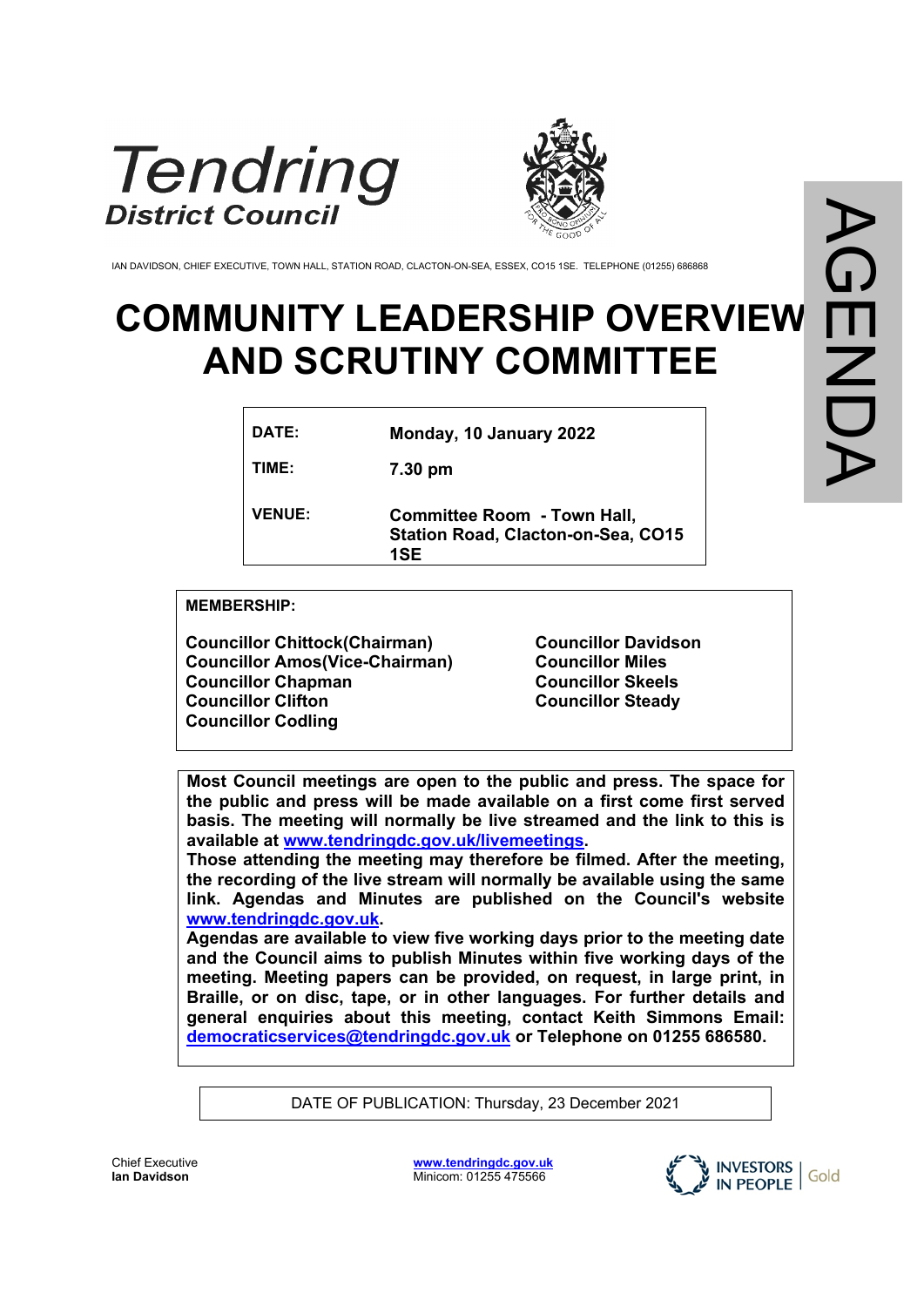# **1 Apologies for Absence and Substitutions**

The Committee is asked to note any apologies for absence and substitutions received from Members.

# **2 Minutes of the Last Meeting (Pages 1 - 4)**

To confirm and sign as a correct record, the minutes of the last meeting of the Committee, held on Monday 8 November 2021.

# **3 Declarations of Interest**

Councillors are invited to declare any Disclosable Pecuniary Interests or Personal Interest, and the nature of it, in relation to any item on the agenda.

# **4 Questions on Notice pursuant to Council Procedure Rule 38**

Subject to providing two working days' notice, a Member of the Committee may ask the Chairman of the Committee a question on any matter in relation to which the Council has powers or duties which affect the District of Tendring and which falls within the terms of reference of the Committee.

#### **5 Report of the Portfolio Holder for Housing. - A.1 - Housing Issues in the District - External Partners (Pages 5 - 10)**

The Committee determined to undertake an enquiry into housing issues in the district; how these issues impact residents, socially, mentally and financially. The Enquiry was intended to consider the struggles of finding somewhere to live on low or no wages. To support this enquiry a report has been provided that outlines for the Committee an overview of the housing issues affecting the district and work the Council undertakes with external partners to resolve these issues. The Committee will seek to develop recommendations to help inform delivery of policies to assist with quality housing supply to meet local need (having considered the issues set out).

# **6 Furthering The Commitment To The Council's Corporate Plan 2020-24 - Developing Highlight Priority Actions For 2022/23 (Pages 11 - 24)**

To enable the Committee to consider and provide feedback to the Cabinet on the Initial thoughts for the highlighted priorities for 2022/23 in pursuit of the Corporate Plan 2020-24. The Committee is provided with the report submitted to Cabinet on this matter on 17 December 2021 to support consideration of the matter.